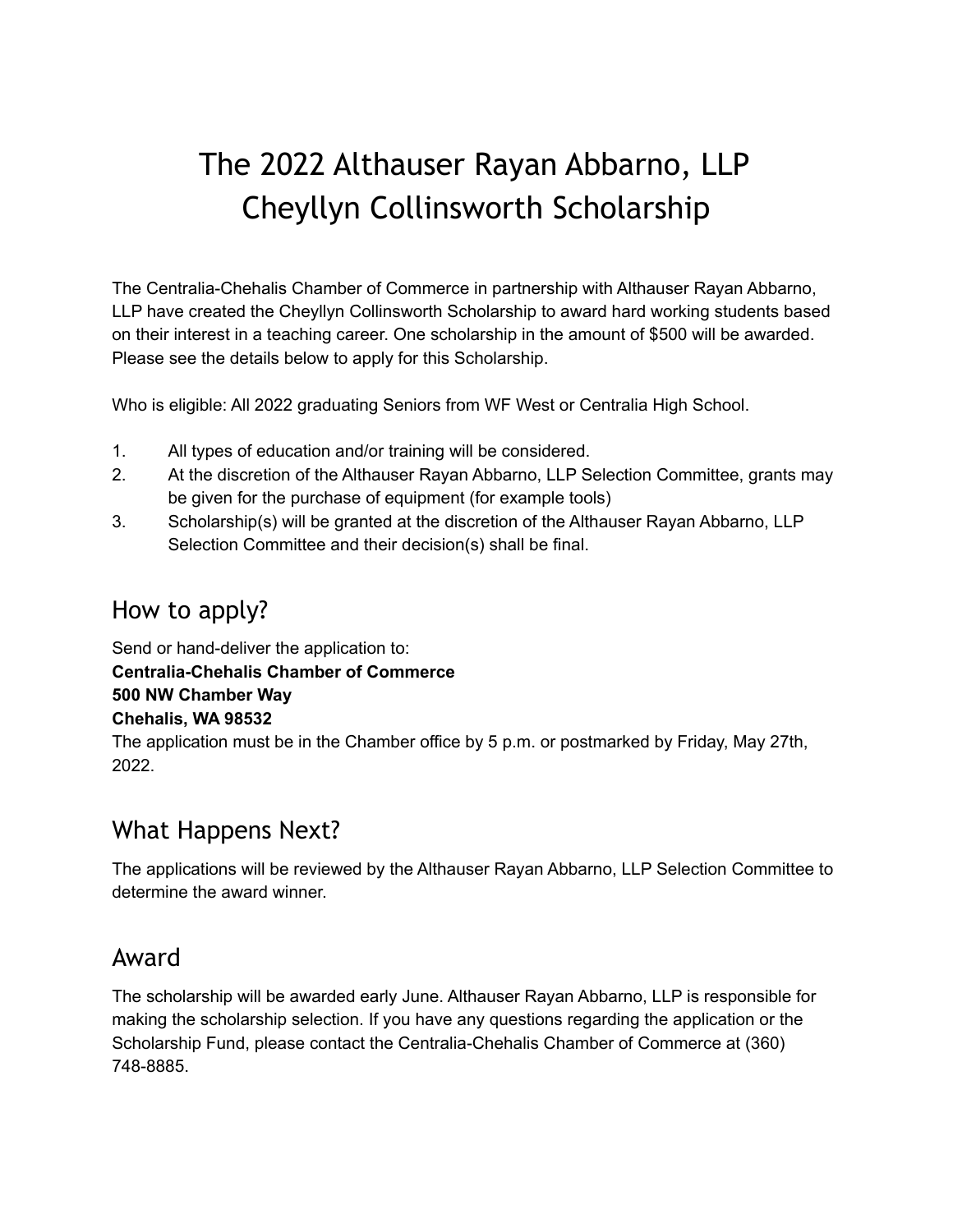### The 2022 Althauser Rayan Abbarno, LLP

### Cheyllyn Collinsworth Scholarship

| DEADLINE: May 27th, 2022                                                                                                                                                                                                                                                                                                         |  | Date: _______________ |                  |
|----------------------------------------------------------------------------------------------------------------------------------------------------------------------------------------------------------------------------------------------------------------------------------------------------------------------------------|--|-----------------------|------------------|
| Type or print in ink:<br>Last Name: _________________________ Middle Initial: _____ First Name: ____________________________                                                                                                                                                                                                     |  |                       |                  |
|                                                                                                                                                                                                                                                                                                                                  |  |                       |                  |
| What is the name of your current high school?                                                                                                                                                                                                                                                                                    |  |                       |                  |
| Please indicate the last grade level of completion.                                                                                                                                                                                                                                                                              |  |                       |                  |
| Please enclose a current high school transcript.                                                                                                                                                                                                                                                                                 |  |                       |                  |
| Check if the school is mailing transcripts directly to Chamber                                                                                                                                                                                                                                                                   |  |                       |                  |
|                                                                                                                                                                                                                                                                                                                                  |  |                       |                  |
| We hereby confirm all statements made within this application are true, accurate and complete.<br>Applicant example and the state of the state of the state of the state of the state of the state of the state of the state of the state of the state of the state of the state of the state of the state of the state of the s |  |                       | Date <b>Date</b> |
| Parent Name                                                                                                                                                                                                                                                                                                                      |  |                       |                  |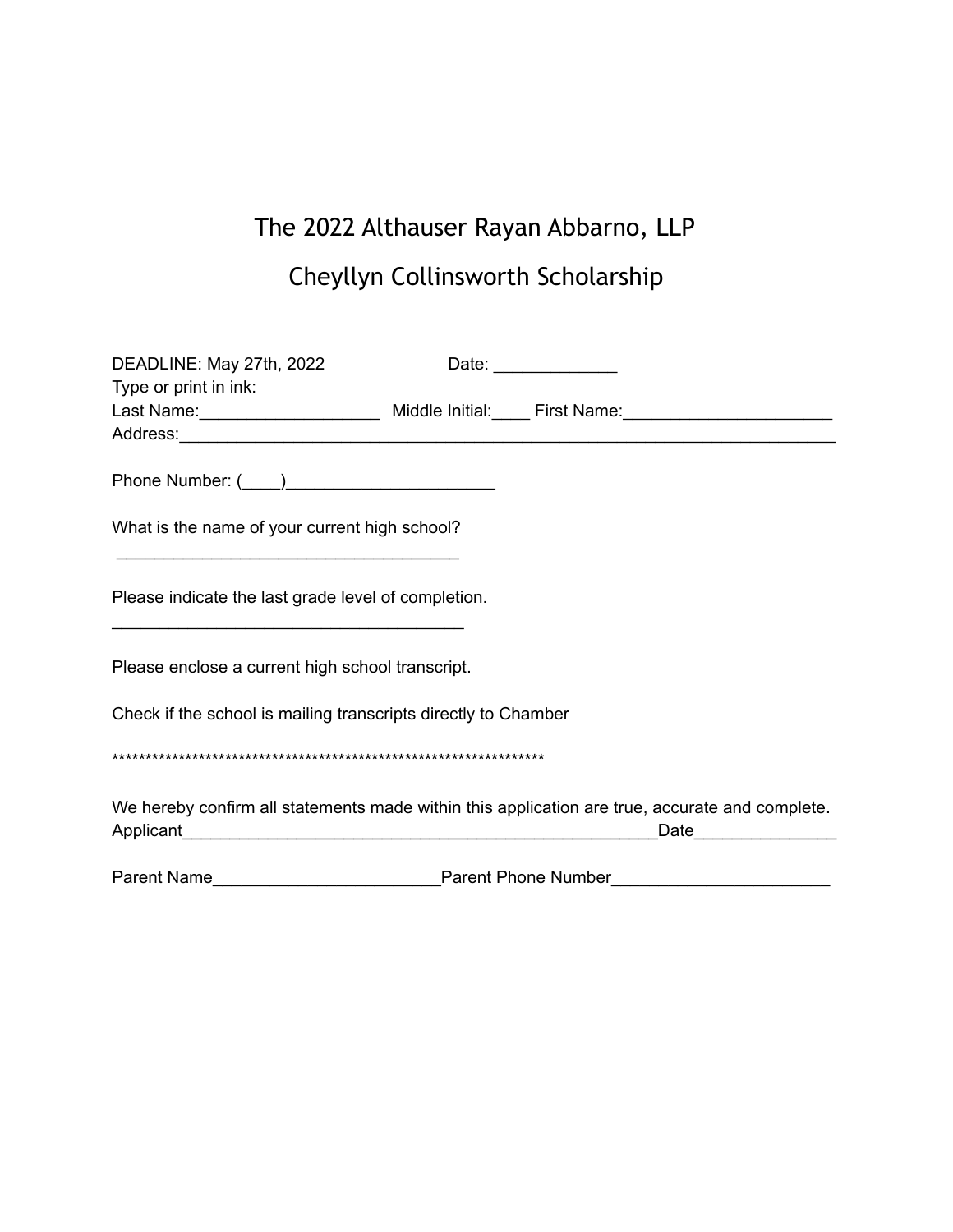# The 2022 Althauser Rayan Abbarno, LLP Cheyllyn Collinsworth Scholarship

Please answer the following as they apply to your situation.

1. Please explain your educational plans for the coming year and indicate your intended college or training site.

2. Please list your community service activities.

3. How will you use your education/training in current or future employment?